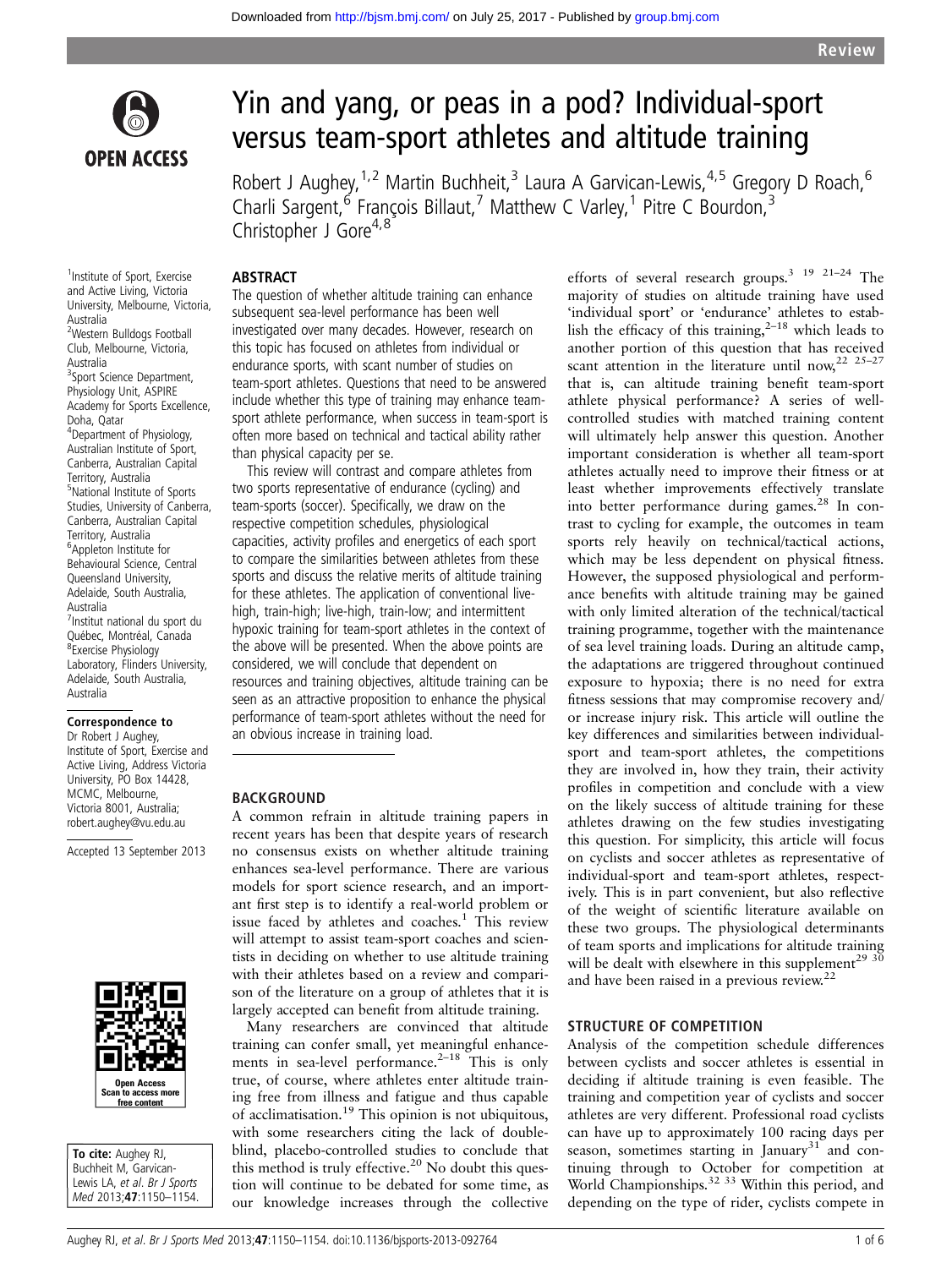1-day races,  $\sim$ 1–2-week tours with consecutive days of racing,<sup>31</sup> or even 'Grand Tours' of 21 days duration with only 1–2 days of rest and approximately 3500–4000 km of racing, interspersed with rest and training.<sup>32</sup> <sup>34–36</sup> Tour races typically include a timetrial, and varying amounts of flat or climbing stages, possibly including mountain-top finishes at moderate altitude.<sup>32</sup> <sup>34–36</sup> The activity profile of cyclists varies considerably according to the type of stage and terrain encountered in these stages.<sup>32</sup> 33<sup>36-38</sup>

Each stage of a multiday race is effectively its own race, with some cyclists attempting to win individual stages, others wanting the fastest overall time for the race to become the 'General Classification', or overall winner. Each rider is part of a team, and has a defined role, as leader, helper (domestiqué), or even opportunist to attempt individual stage victories. The activity profile of the cyclists therefore changes dramatically depending on the role of the cyclist in each stage or race.33 38

Contrast the cycling season to that of elite soccer players, where the European season starts in August and continues through to May, or longer, depending on National team commitments of individual players.<sup>39</sup> All official soccer matches are played over approximately 90 min<sup>40</sup> on a grass surface, with similar field dimensions.<sup>39</sup> While there are players with specific roles, playing in specific positions, $41/42$  excluding the goalkeeper, the differences in activity profile between positions may not be as large, and importantly not as meaningful, $43$  as between discrete stages or roles in cycling tour races.<sup>31 33 38 40 44</sup> An obvious difference between the two sports is that cycling races are held over a certain distance, where the time to complete the task varies, where soccer matches are played over a fixed time and the distance covered by individuals varies.<sup>33 40</sup>

Another important differentiation between cycling and soccer is that cyclists sometimes use lesser ranked races as 'training' for targeted events later in the season. Soccer athletes, on the other hand, are required to focus on match-to-match wins, as each match in the regular season, sometimes several games per week,45 46 counts equally to the Premiership table and the ultimate success of the team. In addition, soccer teams may compete in several different competitions concurrently, for example, Premiership, domestic cup, Champions League.

# ACTIVITY PROFILE DURING COMPETITION Key differences

Given the wide range of total time for cycling races versus soccer matches, and the differing forms of locomotion used, it is not at all surprising that the total distance covered by athletes of the two respective sports varies considerably. For example, allowing for some variance due to the methods used to measure distance, soccer athletes may cover between 9–13 km in a match, $41$   $47$  whereas their cycling counterparts can race for up to 300 km. Official soccer matches are mandated to be 90 min plus stoppage time. In some knock-out competitions, if the match is tied after full time an additional 2×15 min halves of extra time are played, followed by a penalty shootout if the match has still not been decided. By contrast, some cycling races can last up to 7 h.

The average energy expenditure of soccer athletes during a match is approximately 1.02 kJ/kg/min,<sup>47</sup> which equates to a total energy expenditure during a 90 min match for an athlete of typical mass47 of ∼7000 kJ. For cyclists, during the long mountain stages of the Tour de France, the mean energy expenditure per day is 28 500 kJ/day.<sup>48</sup> Cyclists thus have much higher energy requirements per day compared to soccer players, especially during the hardest days of competition.<sup>49</sup>

# Key similarities

So far, the differences between cycling and soccer athletes have been highlighted, but there are a number of important similarities as well. Neither cyclists nor soccer players compete at a constant intensity—that is, both are involved in stochastic events. Even in a cycling time-trial, pacing strategies, variations in terrain and environmental factors such as wind speed and direction dictate a varied application of power by the rider.<sup>37</sup> Typical of cycling and soccer, athletes spend a large amount of time at low intensity during competition.<sup>31 33</sup> <sup>38</sup> <sup>40</sup>  $\frac{47}{1}$  In massstart cycling races over flat terrain, approximately 89% of stages are spent at low–moderate intensity.<sup>38</sup> In English Premier League soccer matches, time spent in the lower  $\left($  < 14.4 km/h) activity bands is approximately 85%.<sup>41</sup>

Despite the majority of competition being spent at submaximal intensity in both sports, the higher intensity activities are often aligned with key events that determine the outcome of respective competitions. For example, when establishing a breakaway in cycling, there are numerous 5–15 s efforts > ∼9.5–14 W/kg.<sup>50</sup> Further, during criterium racing, there are a higher number of sprints compared to road stages due to the specific requirement of repeatedly accelerating out of corners.<sup>31</sup> Finally, the finish of a cycling race typically results in a sprint between two and more riders, or at least a sustained highintensity effort, and the outcome of that sprint decides the outcome of the race.31 38 In professional soccer, straight sprints represent the most frequent action immediately prior to goal scoring.<sup>51</sup> Figure 1 depicts crank power data collected on an SRM power metre (Schoberer Rad Messtechnik, SRM Training System) from an International Criterium Race (multiple laps of a short circuit) and velocity data from 10 Hz global positioning system (GPS, Catapult Innovations V4) from one-half of an International Youth Soccer Friendly Match.<sup>52</sup> The extent of the accelerations undertaken by each type of athlete is evident, as is the underlying high volume of low-intensity activity. Energetically, these high-intensity tasks are largely fuelled by phosphocreatine (PCr) degradation, and the resynthesis of this is a purely aerobic task. It is therefore possible that altitude training could enhance this capacity in cycling as well as soccer athletes.

# PHYSIOLOGICAL ADAPTATION

The higher volume of activity in cycling compared to soccer manifests from successful cyclists having a higher aerobic power than their soccer counterparts. For example, the maximum oxygen uptake of cyclists competing in the Tour de France is between 70 and 86 mL/kg/min<sup>36</sup>; whereas that of elite soccer players is substantially lower, between 50 and 74 mL/kg/min.<sup>40 53 54</sup> This opens the possibility that cyclists may have reached a higher percentage of their genetic potential for aerobic power enhancement than soccer players, and therefore, are less suited to gains from altitude training,  $55$  although this seems unlikely as other elite endurance athletes make gains from this type of training.<sup>5 13 14</sup> Also, as the magnitude of haemoglobin (Hb) increase may be related with baseline haemoglobin mass  $(Hb<sub>mass</sub>)$ ,<sup>56</sup> soccer players may more probably present increased Hbmass than elite cyclists. Team-sport athletes are generally responsive to short-term intensified training.57 58 In a similar team sport (Australian rules football), the Yo-Yo Intermittent Recovery Test two (Yo-YoIR2) score mediates the amount of highvelocity running undertaken by elite footballers, how many times they receive possession of the ball in matches and the coach ratings of player performance.<sup>59</sup> It is however worth noting that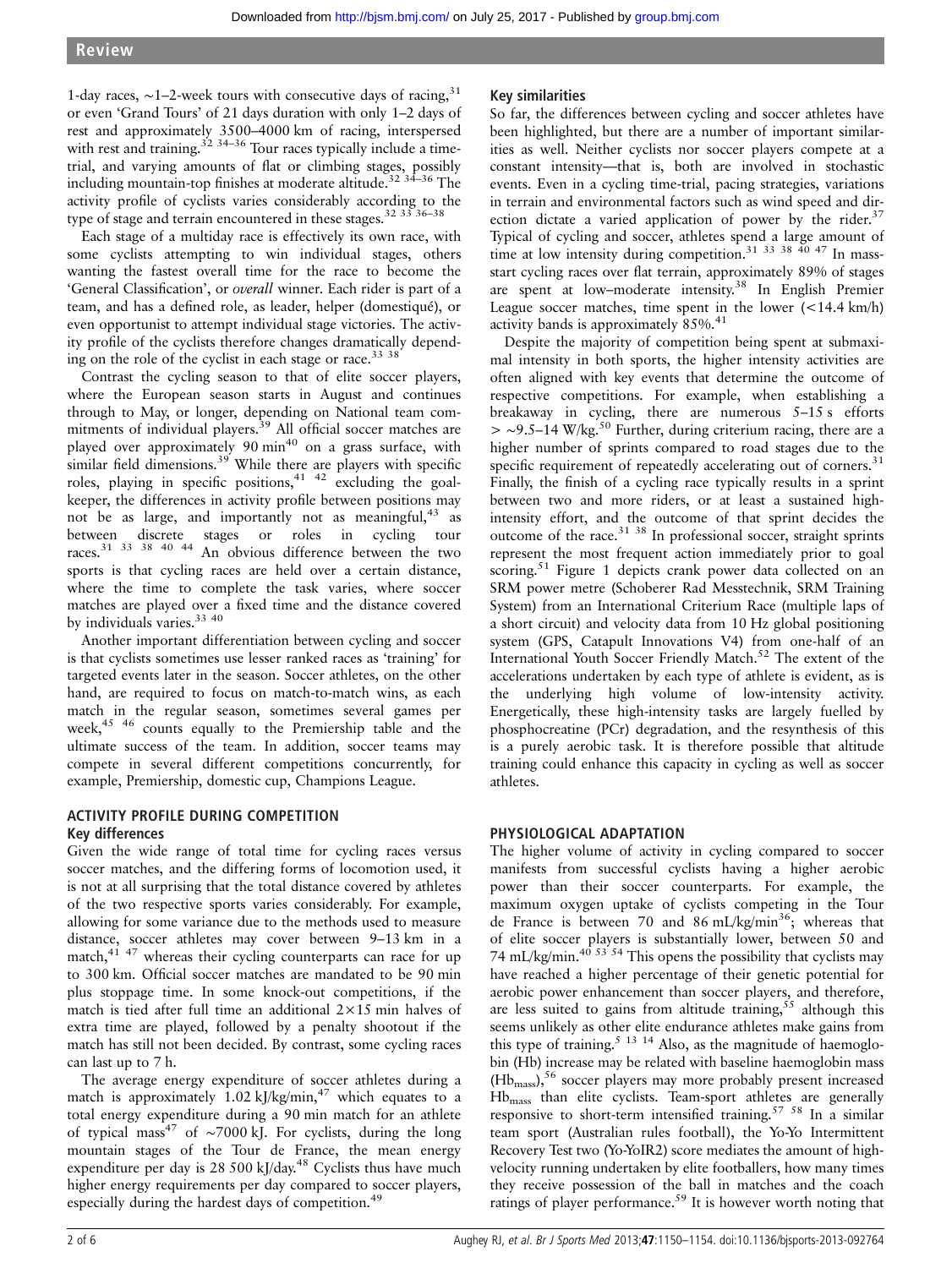



the importance of fitness for match running performance and match outcomes is not as straightforward as it is in cycling. $60$ Players' physical activity during games is largely driven by game tactics<sup>61</sup> and outcomes<sup>62</sup> which have a greater impact than physical fitness per se. When considering individual players, clear improvements in maximal aerobic power and sprint speeds are not consistently associated with increased activity during games.28 The fittest and fastest players do not consistently perform at a greater intensity on the field,  $63/64$  probably because the demands of the game constrain their activity. Along these lines, there is no association between the decrement in match running performance during the second half and physical capacities.<sup>65</sup> Since all the players may not exercise at maximal levels the whole game, and because of the pacing strategies they may employ, the importance of a very well developed fitness level may not always be high. In contrast, it is clear that an elevated fitness level may translate into reduced relative intensity during

games,<sup>65</sup> which may in turn indirectly improve technical efficiency with the ball.<sup>66</sup>

To accelerate a body is a metabolically demanding task and requires the athlete to overcome inertia and environmental forces, independent of the sport.<sup>47 67</sup> Thus, while the overall volume of activity is higher in cycling than soccer, the relative contributions of low-velocity and high-velocity activity in each implies that the relative energetic demands may be similar. Energetically, PCr is the major substrate contributing to short high-intensity efforts and the resynthesis of PCr is rate-limiting for repeated high-intensity activity such as that occurring in cycling races<sup>31</sup> <sup>38</sup> and soccer matches.<sup>68</sup> <sup>69</sup> As the resynthesis of PCr is entirely aerobic, cyclists as well as soccer players may benefit from training regimes that enhance aerobic processes. Whether such benefits are definitely worthwhile in regard to the financial cost, training load and actual impact during games is another question.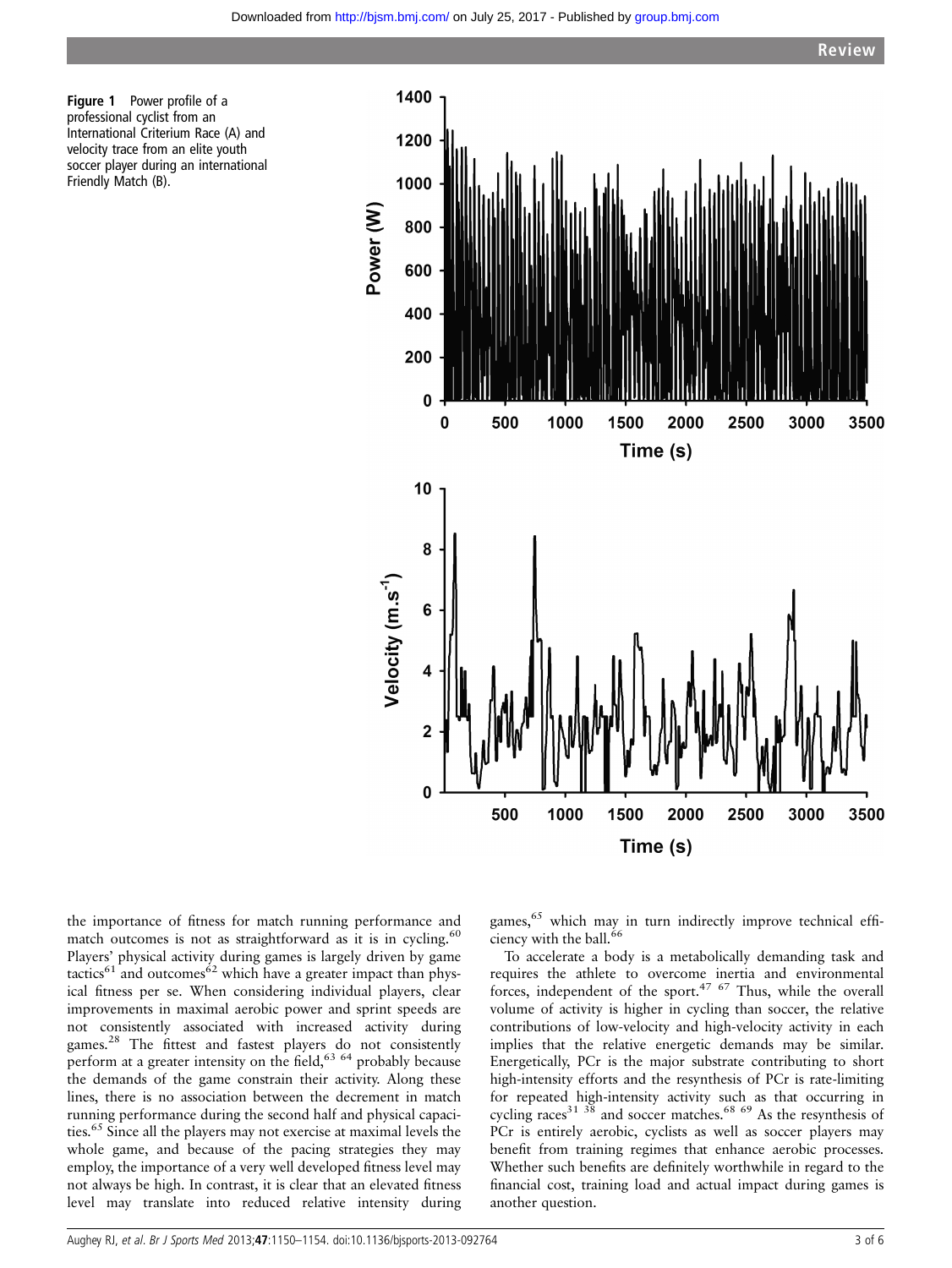## ALTITUDE TRAINING FOR TEAM-SPORTS

There are sufficient similarities between cycling and soccer outlined above to conclude that training regimes that enhance the aerobic power of endurance athletes may also be beneficial for team-sport athletes. The challenge for team-sport athletes wanting to engage in altitude training is finding time in a busy schedule to dedicate to such training without compromising the tactical and technical training required. For example, skills training at altitude<sup>70</sup> will be affected by the altered flight characteristics of the ball and reduced training intensity. $71$ 

Most studies have concentrated on the haematological benefits of altitude training. The live-high, train-high (LHTH) method, where athletes train and reside at altitude increases  $Hb<sub>mass</sub>$ ,  $^{2}$  3 and may,<sup>72</sup> or may not<sup>73 74</sup> increase maximum oxygen uptake and work capacity on return to sea level. Successful altitude training camps utilising LHTH methodology typically require athletes to be resident at altitude for 3–4 weeks.<sup>75</sup> In a typical soccer preseason, that is, 8 weeks in duration,39 a 4-week altitude camp at terrestrial altitude is unlikely to be supported by many managers. Moreover, many countries simply lack the appropriate geography and/or training facilities at altitude to seriously entertain the LHTH method. However, not all team-sports have a short preseason like soccer and the LHTH method has recently been successfully used to enhance the physical capacity of Australian rules football athletes, as one 19-day period of a ∼15-week preseason conditioning phase.<sup>27</sup> This method has also recently been used in elite youth soccer players who spent 12 days at 3600 m, with a very large subsequent increase in Yo-Yo performance, but also decline in sprinting ability with some illness at this altitude reported.<sup>76</sup> A recent meta-analysis of  $Hb<sub>mass</sub>$  confirms that total  $Hb<sub>mass</sub>$  increases at approximately 1% per 100 h of hypoxia, so that a 2-week camp would also probably be beneficial to aerobic power, albeit that individuals may vary substantially more or less than the group mean response.77 A 2-week camp is therefore a more realistic option compared with a 4-week camp in a busy preseason preparation. However, since the additional improvements in physical performance gained with altitude training were rather small  $(+1.5\%$ , with large individual responses),  $2^{7}$  and considering the importance of speed qualities in team-sports, $51$  the actual benefit of such camps can be questioned and should be viewed with a cost/benefit approach. In this perspective, as several professional teams regularly travel abroad for training camps; it may then be a cost-effective option to implement such camp at an altitude venue.

An altitude training method that might help overcome some of the geographical and training issues associated with live-high, train-low (LHTL) method. Without entering into the debate regarding the importance of hypobaric versus normobaric hypoxic stimuli, $^{23}$  the normobaric LHTL method also probably increases  $\text{Hb}_{\text{mass}}^3$ <sup>3 14 78</sup> and subsequent performance.<sup>5 13 14 79</sup> If teams had suitable facilities, athletes could train at their normal location, and reside at simulated altitude. However, few teams have access to facilities with capacity to house all of their athletes, making the LHTL method difficult for the majority of teams to employ. Additionally, since usual hypoxic rooms might not offer a similar level of comfort as professional soccer players are accustomed to, they might be reluctant to embrace such a training approach. A third method of altitude training available to teamsport athletes involves intermittent hypoxic training (IHT). This method involves short intense exercise sessions of either IHT, <sup>25</sup> or specific repeated sprints in hypoxia (RSH)<sup>80</sup> being conducted under normobaric hypoxic conditions. While also typically requiring specialised equipment or facilities, the IHT method is

less expensive and very time-efficient for team-sport athletes, requiring 1–3 1 h sessions per week for 3–4 weeks for adaptation.81 The effects of IHT on qualities important for team-sport athletes are however equivocal. In one study, anaerobic power measured by a Wingate test increased by  $\times$ 3 the smallest worthwhile change in performance,  $81$  but in another did not.  $82$ Similarly, there was a very large standardised effect on maximum aerobic power in one, $83$  but not all<sup>16 81</sup> 84 studies using IHT. The total hypoxic stimuli is not sufficient to initiate an erythropoietic response.84 Encouragingly, RSH was reported to moderately increase repeated-sprint performance,<sup>80</sup> and IHT increased Yo-Yo IR2 performance, the latter using team-sport athletes, with substantial improvement after only 2 weeks of IHT compared to matched controls.

A final issue to consider when deciding which method of altitude training to use, if any, is the potential impact on athletes during sleep. In particular, when sleeping at altitude, 40–50% of athletes exhibit severe disordered breathing, even though their breathing is normal at sea level.<sup>86 87</sup> The impact of this disruption on athletes' daytime function is not yet known, but in untrained adults it impairs alertness, cognitive performance and well-being.<sup>88</sup> With LHTH, it is not possible to avoid disordered breathing during sleep, and any associated consequences, for those who are susceptible. With LHTL, respiratory bands and/or pulse-oximetres can be used on the first few nights at altitude to identify those with disordered breathing, and if their daytime well-being and/or performance are also poor, then they may get more benefit from the camp if they sleep at sea level. With IHT, disordered breathing during sleep is avoided.

Each altitude training method has pros and cons that require serious thought before adopting one method in team-sport athletes. Recently the idea of using multiple methods during a training year has been floated,<sup>89</sup> with the aim of achieving aerobic and anaerobic adaptation through the use of various altitude methods. If hypoxic sleeping as well as training rooms are available at a club, an individualised approach could also be implemented with some players, and/or at specific times during the season (eg, particular players' needs, short block before an important competition, return from injuries). This is an intriguing concept, as the application of the methods described above does result in varying outcomes.

# CONCLUSIONS

Team-sport athletes face logistical and timing constraints on when in a training year they could employ altitude training. These athletes could possibly gain more aerobic benefit than their endurance athlete counterparts, but the effect of these gains in terms of match performance is largely unknown and probably context-dependent and player-dependent. However, altitude training can improve specific qualities such as Yo-Yo performance, which might, under certain circumstances, positively impact high-intensity running and involvements with the ball in elite team-sport competition. Thus, dependent on resources and training objectives, altitude training can be seen as an attractive proposition to enhance the physical performance of team-sport athletes without the need for an obvious increase in training load. The potential financial cost of travel, impact on skills training and possible side effects of disordered breathing during sleep, illness and reduced sprinting capacity with LHTH should be considered when choosing a method and the timing of intervention. On balance, there are sufficient similarities between endurance and team-sport athletes to expect that altitude training could enhance some capacities important for team-sport athlete performance.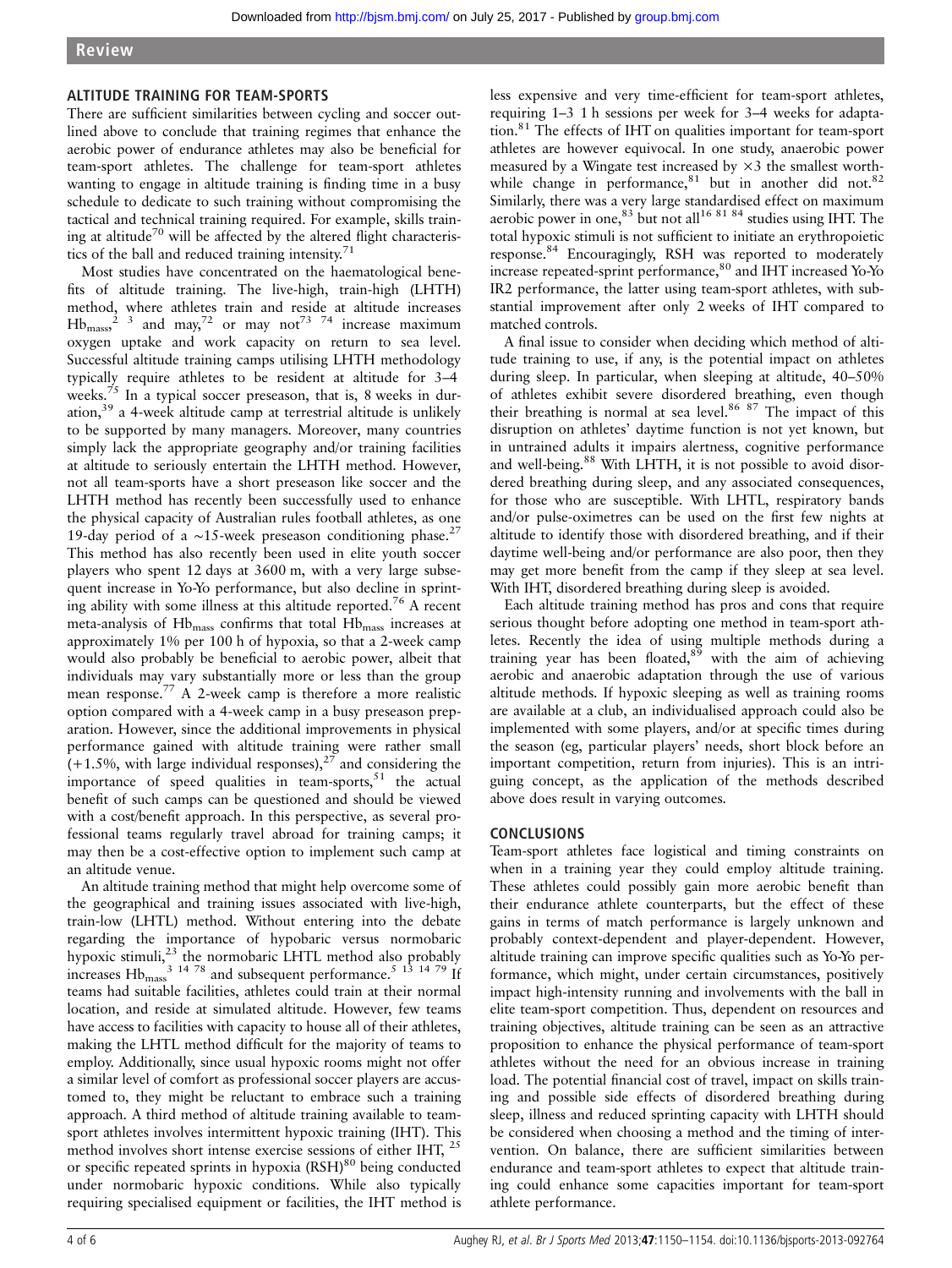# What are the new findings?

- ▶ Endurance (cycling) and team-sport (soccer) athletes have differing requirements for technical and tactical training and this is more important in soccer.
- ▸ Endurance (cycling) and team-sport (soccer) athletes share sufficient key activity profile and energetic qualities to suggest altitude training could enhance team-sport athlete physical performance.
- $\blacktriangleright$  Team-sport athletes have limited time in a competitive season to employ altitude training methods.
- ▸ Short-duration altitude training with minimal disruption to technical and tactical training will be most probably implemented by team-sport athletes.
- Altitude training may enable team-sport athletes to reach a level of adaptation with a lower training load.

How might it impact on clinical practice in the near future?

This study provides a rationale and framework for clinicians to determine if altitude training might positively influence team-sport athlete performance.

Contributors RJA was involved in the conception and design, critically revising the manuscript for important intellectual content and gave the final approval. MB, LAG-L, GDR, CS, FB, MCV, PCB and CJG were involved in the critically revising of the manuscript for important intellectual content and also approved the final version of the manuscript.

#### Competing interests None.

Provenance and peer review Not commissioned; externally peer reviewed.

Open Access This is an Open Access article distributed in accordance with the Creative Commons Attribution Non Commercial (CC BY-NC 3.0) license, which permits others to distribute, remix, adapt, build upon this work non-commercially, and license their derivative works on different terms, provided the original work is properly cited and the use is non-commercial. See: [http://creativecommons.org/](http://creativecommons.org/licenses/by-nc/3.0/) [licenses/by-nc/3.0/](http://creativecommons.org/licenses/by-nc/3.0/)

#### **REFERENCES**

- Bishop D. An applied research model for the sport sciences. Sports Med 2008;38:253–63.
- 2 Garvican L, Martin D, Quod M, et al. Time course of the hemoglobin mass response to natural altitude training in elite endurance cyclists. Scand J Med Sci Sports 2012;22:95–103.
- 3 Gough CE, Saunders PU, Fowlie J, et al. Influence of altitude training modality on performance and total haemoglobin mass in elite swimmers. Eur J Appl Physiol 2012;112:3275–85.
- 4 Pottgiesser T, Ahlgrim C, Ruthardt S, et al. Hemoglobin mass after 21 days of conventional altitude training at 1816m. J Sci Med Sport 2009;12:673-5.
- 5 Saunders PU, Telford RD, Pyne DD, et al. Improved race performance in elite middle-distance runners after cumulative altitude exposure. Int J Sports Physiol Perform 2009;4134–8.
- 6 Wehrlin JP, Zuest P, Hallen J, et al. Live high-train low for 24 days increases hemoglobin mass and red cell volume in elite endurance athletes. J Appl Physiol 2006;100:1938–45.
- 7 Pottgiesser T, Garvican LA, Martin DT, et al. Short-term hematological effects upon completion of a four-week simulated altitude camp. Int J Sports Physiol Perform 2012;7:79–83.
- 8 Levine BD, Stray-Gundersen J. A practical approach to altitude training: where to live and train for optimal performance enhancement. Int J Sports Med 1992;13 (Suppl 1):S209–12.
- 9 Levine BD, Stray-Gundersen J. Living high-training low: effect of moderate-altitude acclimatization with low-altitude training on performance. J Appl Physiol 1997;83:102–12.
- 10 Stray-Gundersen J, Chapman RF, Levine BD. "Living high-training low" altitude training improves sea level performance in male and female elite runners. J Appl Physiol 2001;91:1113–20.
- 11 Dehnert C, Hutler M, Liu Y, et al. Erythropoiesis and performance after two weeks of living high and training low in well trained triathletes. Int J Sports Med 2002;23:561–6.
- Piehl Aulin K, Svedenhag J, Wide L, et al. Short-term intermittent normobaric hypoxia-haematological, physiological and mental effects. Scand J Med Sci Sports 1998;8:132–7.
- 13 Saunders PU, Telford RD, Pyne DB, et al. Improved running economy in elite runners after 20 days of simulated moderate-altitude exposure. J Appl Physiol 2004;96:931–7.
- 14 Saunders PU, Telford RD, Pyne DB, et al. Improved running economy and increased hemoglobin mass in elite runners after extended moderate altitude exposure. J Sci Med Sport 2009;12:67–72.
- 15 Robach P, Schmitt L, Brugniaux JV, et al. Living high-training low: effect on erythropoiesis and aerobic performance in highly-trained swimmers. Eur J Appl Physiol 2006;96:423–33.
- 16 Roels B, Bentley DJ, Coste O, et al. Effects of intermittent hypoxic training on cycling performance in well-trained athletes. Eur J Appl Physiol 2007;101: 359–68.
- 17 Roels B, Millet GP, Marcoux CJ, et al. Effects of hypoxic interval training on cycling performance. Med Sci Sports Exerc 2005;37:138–46.
- 18 Schmitt L, Millet G, Robach P, et al. Influence of "living high-training low" on aerobic performance and economy of work in elite athletes. Eur J Appl Physiol 2006;97:627–36.
- 19 Gough CE, Sharpe K, Garvican LA, et al. The effects of injury and illness on haemoglobin mass. Int J Sports Med 2013;34:763-9.
- 20 Lundby C, Millet GP, Calbet JA, et al. Does 'altitude training' increase exercise performance in elite athletes? Br J Sports Med 2012;46:792–5.
- 21 Siebenmann C, Robach P, Jacobs RA, et al. "Live high-train low" using normobaric hypoxia: a double-blinded, placebo-controlled study. J Appl Physiol 2012;112:106–17.
- 22 Billaut F, Gore CJ, Aughey RJ. Enhancing team-sport athlete performance: is altitude training relevant? Sports Med 2012;42:751–67.
- 23 Millet GP, Faiss R, Pialoux V. Evidence for differences between hypobaric and normobaric hypoxia is conclusive. Exerc Sport Sci Rev 2013;41:133.
- 24 Wilhite DP, Mickleborough TD, Laymon AS, et al. Increases in VO<sub>2max</sub> with "live high-train low" altitude training: role of ventilatory acclimatization. Eur J Appl Physiol 2013;113:419–26.
- 25 Hamlin MJ, Hellemans J. Effect of intermittent normobaric hypoxic exposure at rest on haematological, physiological, and performance parameters in multi-sport athletes. J Sports Sci 2007;25:431–41.
- 26 Hinckson EA, Hamlin MJ, Wood MR, et al. Game performance and intermittent hypoxic training. Br J Sports Med 2007;41:537–9.
- 27 McLean BD, Buttifant D, Gore CJ, et al. Physiological and performance responses to a pre-season altitude training camp in elite team sport athletes. Int J Sports Physiol Perform 2013;8:391–9.
- 28 Buchheit M, Simpson BM, Mendez-Villanueva A. Repeated high-speed activities during youth soccer games in relation to changes in maximal sprinting and aerobic speeds. Int J Sports Med 2013;34:40-8.
- 29 Bishop D. Determinants of team-sport performance: implications for altitude training of team-sport athletes. Br J Sports Med 2013;47:i17–23.
- 30 Billaut F, Aughey RJ. Update in the understanding of altitude-induced limitations to performance in team-sport athletes. Br J Sports Med 2013;47:i24–7.
- 31 Ebert TR, Martin DT, Stephens B, et al. Power output during a professional men's road-cycling tour. Int J Sports Physiol Perform 2006;1:324–35.
- 32 Lucía A, Hoyos J, Chicharro JL. Physiology of professional road cycling. Sports Med 2001;31:325–37.
- 33 Mujika I, Padilla S. Physiological and performance characteristics of male professional road cyclists. Sports Med 2001;31:479–87.
- 34 Lucia A, Hoyos J, Santalla A, et al. Tour de France versus Vuelta a Espana: which is harder? Med Sci Sports Exerc 2003;35:872-8.
- 35 Lucia A, Hoyos J, Santalla A, et al. Giro, Tour, and Vuelta in the same season. Br J Sports Med 2003;37:457–9.
- 36 Santalla A, Earnest CP, Marroyo JA, et al. The Tour de France: an updated physiological review. Int J Sports Physiol Perform 2012;7:200–9.
- 37 Padilla S, Mujika I, Orbananos J, et al. Exercise intensity during competition time trials in professional road cycling. Med Sci Sports Exerc 2000;32:850-6.
- 38 Padilla S, Mujika I, Orbananos J, et al. Exercise intensity and load during mass-start stage races in professional road cycling. Med Sci Sports Exerc 2001;33:796–802.
- 39 Walden M, Hagglund M, Ekstrand J. UEFA Champions League study: a prospective study of injuries in professional football during the 2001–2002 season. Br J Sports Med 2005;39:542–6.
- 40 Stolen T, Chamari K, Castagna C, et al. Physiology of soccer: an update. Sports Med 2005;35:501–36.
- 41 Bradley PS, Sheldon W, Wooster B, et al. High-intensity running in English FA Premier League soccer matches. J Sports Sci 2009;27:159-68.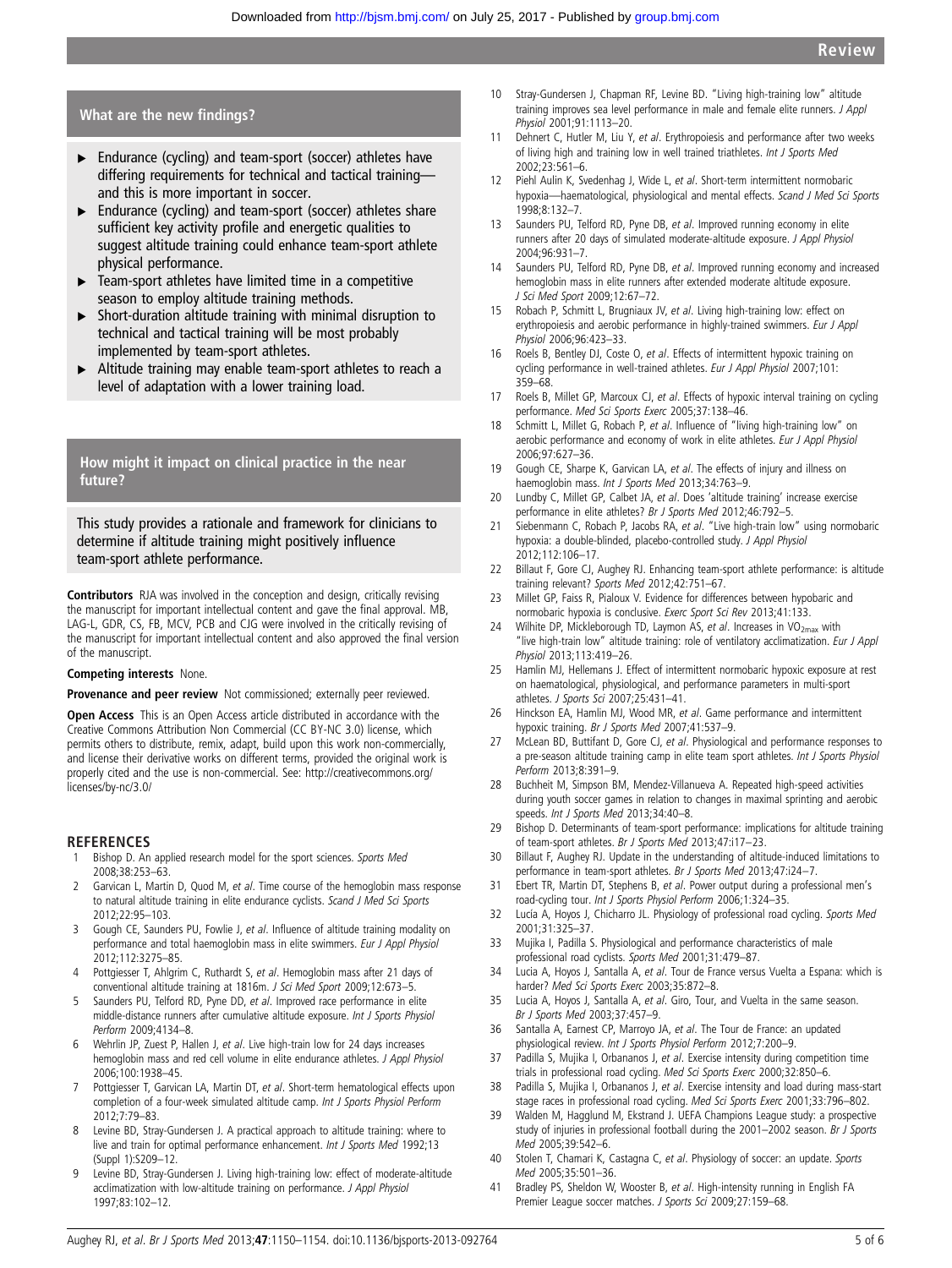- 42 Di Salvo V, Baron R, Tschan H, et al. Performance characteristics according to playing position in elite soccer. Int J Sports Med 2007;28:222–7.
- 43 Carling C. Interpreting physical performance in professional soccer match-play: should we be more pragmatic in our approach? Sports Med 2013; 43:655–63.
- 44 Padilla S, Mujika I, Cuesta G, et al. Level ground and uphill cycling ability in professional road cycling. Med Sci Sports Exerc 1999;31:878–85.
- 45 Dellal A, Lago-Penas C, Rey E, et al. The effects of a congested fixture period on physical performance, technical activity and injury rate during matches in a professional soccer team. Br J Sports Med 2013 Published Online First: 25 Feb 2013 doi: [10.1136/bjsports-2012](http://dx.doi.org/10.1136/bjsports-2012–091290)–091290.
- 46 Lago-Penas C, Rey E, Lago-Ballesteros J, et al. The influence of a congested calendar on physical performance in elite soccer. J Strength Cond Res 2011;25:2111–7.
- 47 Osgnach C, Poser S, Bernardini R, et al. Energy cost and metabolic power in elite soccer: a new match analysis approach. Med Sci Sports Exerc 2010;42:170-8.
- 48 Saris WH, van Erp-Baart MA, Brouns F, et al. Study on food intake and energy expenditure during extreme sustained exercise: the Tour de France. Int J Sports Med 1989;10(Suppl 1):S26–31.
- 49 Padilla S, Mujika I, Santisteban J, et al. Exercise intensity and load during uphill cycling in professional 3-week races. Eur J Appl Physiol 2008;102:431–8.
- 50 Abbiss CR, Menaspa P, Villerius V, et al. Invited commentary: distribution of power output when establishing a breakaway in cycling. Int J Sports Physiol Perform 2013; 8:452–5.
- 51 Faude O, Koch T, Meyer T. Straight sprinting is the most frequent action in goal situations in professional football. J Sports Sci 2012;30:625–31.
- 52 Aughey RJ, Hammond K, Varley MC, et al. Soccer activity profile of altitude versus sea-level natives during acclimatisation to 3600 m (ISA3600). Br J Sports Med 2013;47:i109–15.
- 53 Al-Hazzaa HM, Almuzaini KS, Al-Refaee SA, et al. Aerobic and anaerobic power characteristics of Saudi elite soccer players. J Sports Med Phys Fitness 2001;41:54–61.
- 54 Reilly T, Lees A, Davids K. eds. Science and football. Proceedings of the ... World Congress of Science and Football. London, E.&F.N. Spon, 1988.
- 55 Robach P, Siebenmann C, Jacobs RA, et al. The role of haemoglobin mass on VO<sub>2max</sub> following normobaric 'live high-train low' in endurance-trained athletes. Br J Sports Med 2012;46:822–7.
- 56 Rasmussen P, Siebenmann C, Diaz V, et al. Red cell volume expansion at altitude: a meta-analysis and Monte Carlo simulation. Med Sci Sports Exerc 2013; 45:1767–72.
- 57 Dupont G, Akakpo K, Berthoin S. The effect of in-season, high-intensity interval training in soccer players. J Strength Cond Res 2004;18:584–9.
- 58 Buchheit M, Mendez-Villanueva A, Quod M, et al. Improving acceleration and repeated sprint ability in well-trained adolescent handball players: speed versus sprint interval training. Int J Sports Physiol Perform 2010;5:152–64.
- 59 Mooney M, O'Brien B, Cormack S, et al. The relationship between physical capacity and match performance in elite Australian football: a mediation approach. J Sci Med Sport 2011;14:447–52.
- 60 Mendez-Villanueva A, Buchheit M. Physical capacity-match physical performance relationships in soccer: simply, more complex. Eur J Appl Physiol 2011;111:2387-9.
- 61 Bradley PS, Carling C, Archer D, et al. The effect of playing formation on high-intensity running and technical profiles in English FA Premier League soccer matches. J Sports Sci 2011;29:821–30.
- 62 Dupont G, Nedelec M, McCall A, et al. Effect of 2 soccer matches in a week on physical performance and injury rate. Am J Sports Med 2010;38:1752–8.
- 63 Carling C, Le Gall F, Dupont G. Analysis of repeated high-intensity running performance in professional soccer. J Sports Sci 2012;30:325–36.
- 64 Buchheit M, Mendez-Villanueva A, Simpson BM, et al. Match running performance and fitness in youth soccer. Int J Sports Med 2010;31:818–25.
- 65 Mendez-Villanueva A, Buchheit M, Simpson B, et al. Match play intensity distribution in youth soccer. Int J Sports Med 2013;34:101–10.
- 66 Rampinini E, Impellizzeri FM, Castagna C, et al. Effect of match-related fatigue on short-passing ability in young soccer players. Med Sci Sports Exerc 2008;40:934–42.
- 67 Gaudino P, Iaia FM, Alberti G, et al. Monitoring training in elite soccer players: systematic bias between running speed and metabolic power data. Int J Sports Med 2013 Published Online First: 2 April 2013 doi: [10.1055/s-0033](http://dx.doi.org/10.1055/s-0033–1337943)–1337943.
- Bradley PS, Di Mascio M, Peart D, et al. High-intensity activity profiles of elite soccer players at different performance levels. J Strength Cond Res 2010;24:2343–51.
- 69 Varley MC, Aughey RJ. Acceleration profiles in elite Australian soccer. Int J Sports Med 2013;34:34–9.
- 70 Nassis GP. Effect of altitude on football performance: analysis of the 2010 FIFA World Cup Data. J Strength Cond Res 2013;27:703–7.
- 71 Buchheit M, Simpson BM, Garvican-Lewis LA, et al. Wellness, fatigue and physical performance adaptation during a 2-week soccer camp at 3600 m (ISA 3600). Br J Sports Med 2013;47:i102–8.
- 72 Klausen K, Robinson S, Micahel ED, et al. Effect of high altitude on maximal working capacity. J Appl Physiol 1966;21:1191–4.
- 73 Adams WC, Bernauer EM, Dill DB, et al. Effects of equivalent sea-level and altitude training on VO2max and running performance. J Appl Physiol 1975;39:262–6.
- 74 Buskirk ER, Kollias J, Akers RF, et al. Maximal performance at altitude and on return from altitude in conditioned runners. J Appl Physiol 1967;23: 259–66.
- 75 Bonetti DL, Hopkins WG. Sea-level exercise performance following adaptation to hypoxia: a meta-analysis. Sports Med 2009;39:107–27.
- 76 Buchheit M, Simpson BM, Schmidt WF, et al. Predicting sickness during a 2-week soccer camp at 3600 m (ISA3600). Br J Sports Med 2013;47:1211–4.
- 77 Gore CJ, Sharpe K, Garvican-Lewis LA, et al. Altitude training and haemoglobin mass from the optimised CO-rebreathing method determined by a meta-analysis. Br J Sports Med 2013;47:i33–41.
- 78 Garvican LA, Pottgiesser T, Martin DT, et al. The contribution of haemoglobin mass to increases in cycling performance induced by simulated LHTL. Eur J Appl Physiol 2011;111:1089–101.
- 79 Robertson EY, Saunders PU, Pyne DB, et al. Reproducibility of performance changes to simulated live high/train low altitude. Med Sci Sports Exerc 2010;42:394–401.
- 80 Faiss R, Leger B, Vesin JM, et al. Significant molecular and systemic adaptations after repeated sprint training in hypoxia. PloS ONE 2013;8:e56522.
- 81 Hamlin MJ, Marshall HC, Hellemans J, et al. Effect of intermittent hypoxic training on 20 km time trial and 30 s anaerobic performance. Scand J Med Sci Sports 2010;20:651–61.
- 82 Morton JP, Cable NT. Effects of intermittent hypoxic training on aerobic and anaerobic performance. Ergonomics 2005;48:1535–46.
- 83 Dufour SP, Ponsot E, Zoll J, et al. Exercise training in normobaric hypoxia in endurance runners. I. Improvement in aerobic performance capacity. J Appl Physiol 2006;100:1238–48
- 84 Humberstone-Gough CE, Saunders PU, Bonetti DL, et al. Comparison of live high: train low altitude and intermittent hypoxic exposure. J Sports Sci Med 2013;13:394–401.
- 86 Sargent C, Schmidt WF, Aughey RJ, et al. The impact of altitude on the sleep of young elite soccer players (ISA3600). Br J Sports Med 2013;47:i88-94.
- 87 Kinsman TA, Townsend NE, Gore CJ, et al. Sleep disturbance at simulated altitude indicated by stratified respiratory disturbance index but not hypoxic ventilatory response. Eur J Appl Physiol 2005;94:569–75.
- 88 Cheshire K, Engleman H, Deary I, et al. Factors impairing daytime performance in patients with sleep apnea/hypopnea syndrome. Arch Intern Med 1992;152: 538–41.
- 89 Millet GP, Roels B, Schmitt L, et al. Combining hypoxic methods for peak performance. Sports Med 2010;40:1–25.